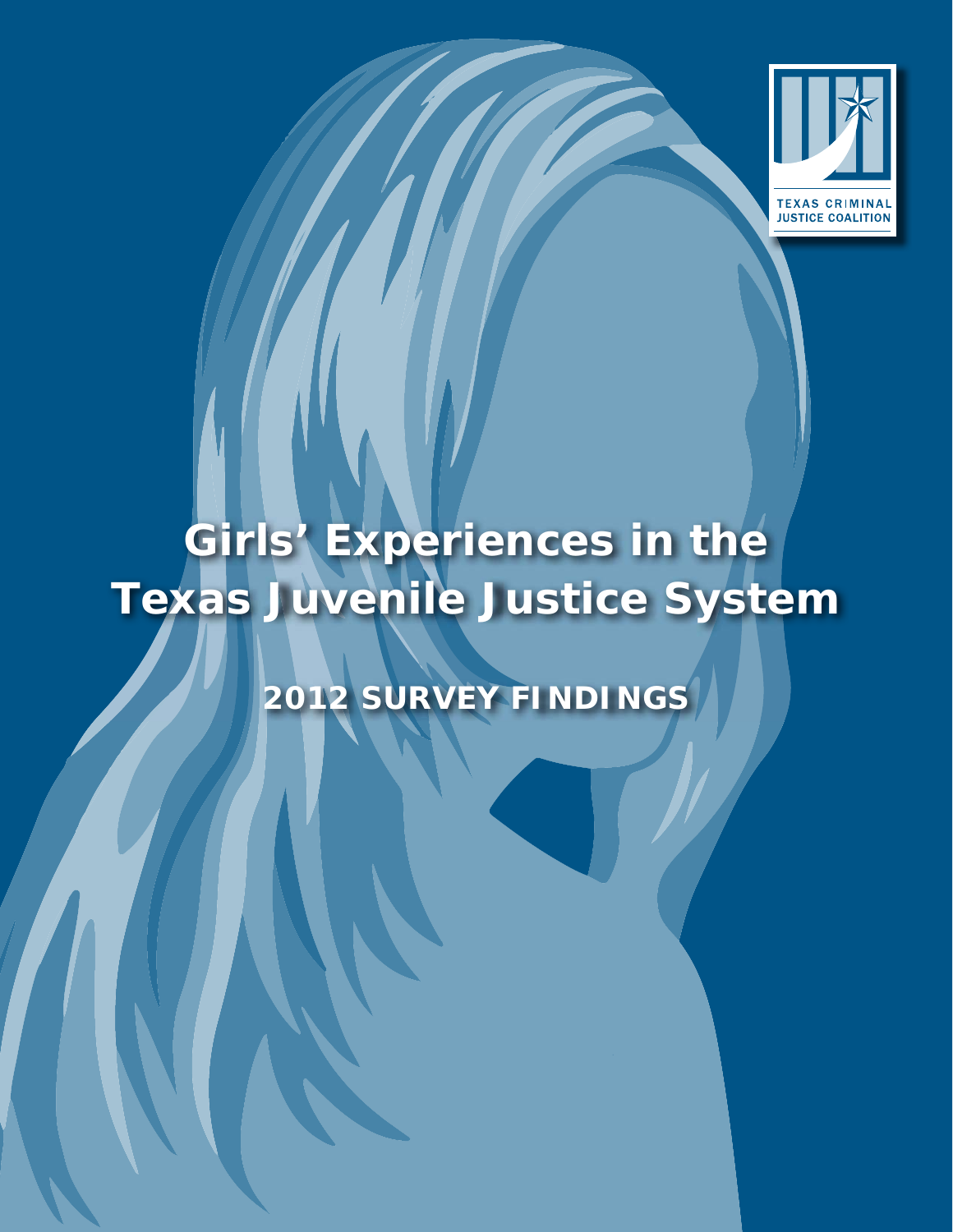

# **ACKNOWLEDGEMENTS**

#### **Solutions for Youth Justice Staff**

Benet Magnuson, J.D. Jennifer Carreon, M.S.C.J.

#### **Report Editor**

Molly Totman, J.D.

**Report Designer** Kim Wilks

#### **Executive Director**

Ana Yáñez-Correa, Ph.D.

We would like to express our gratitude to the staff of the Ron Jackson State Juvenile Correctional Complex for opening their doors to us. Their willingness to allow us to survey youth proves their commitment to strengthening the provision of treatment and services for those in their care.

We also extend our sincerest appreciation to the youth who provided us feedback about their experiences within the system. Their perspective is critical to making real improvements in youth justice.

Lastly, we commend the work of Debbie Unruh, Ombudsman for system-involved youth in Texas, whose dedication to improving the lives of troubled and at-risk youth is an imperative component of the youth justice reform movement.

### **OCTOBER 2012**

The Texas Criminal Justice Coalition (TCJC) works with peers, policy-makers, practitioners, and community members to identify and promote smart justice policies that safely reduce the state's costly over-reliance on incarceration – creating stronger families, less taxpayer waste, and safer communities.

© 2012 Texas Criminal Justice Coalition. All rights reserved. Any reproduction of the material herein must credit the Texas Criminal Justice Coalition.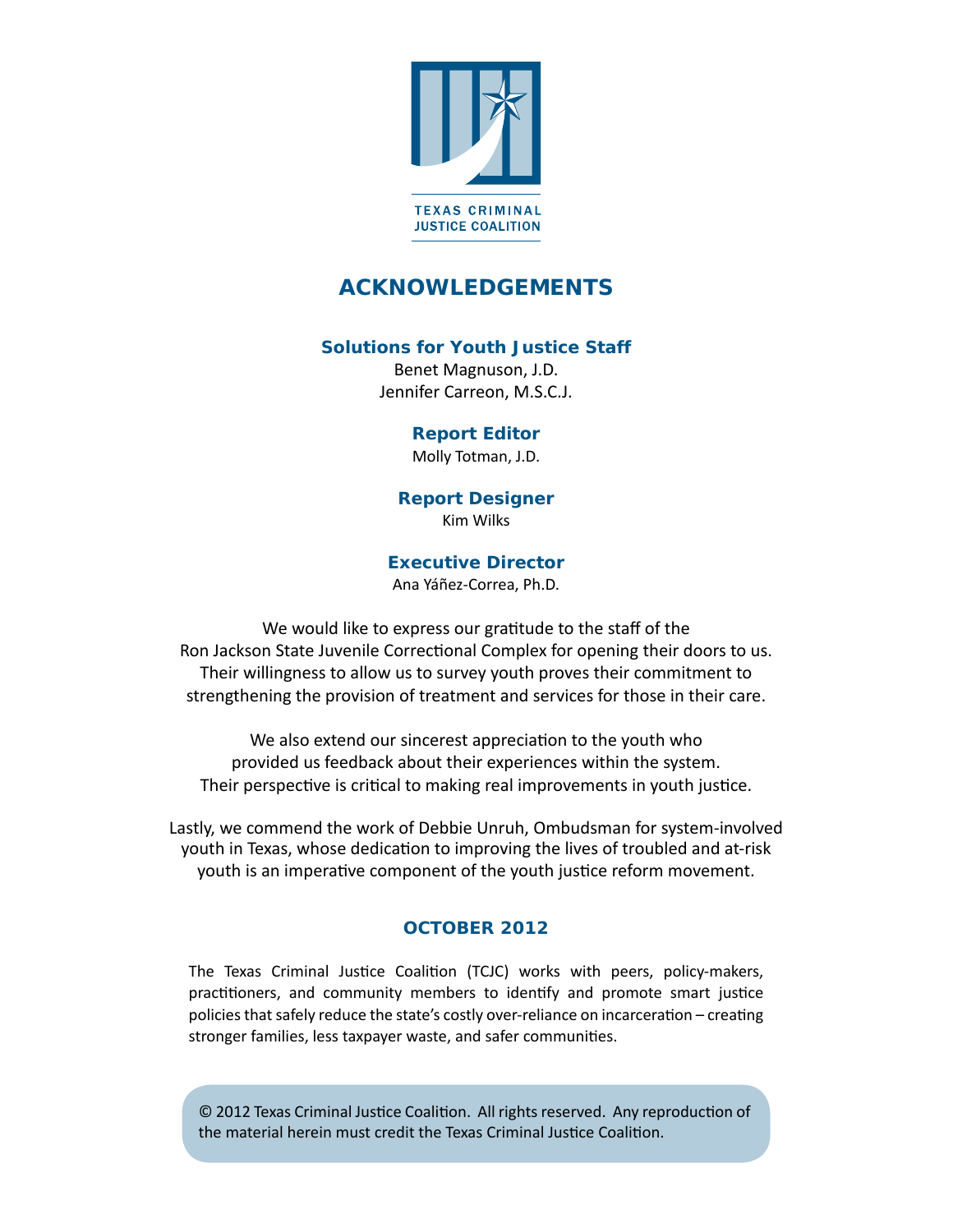# **Letter from the Executive Director**

Dear practitioners, families, and advocates,

Far too often, domestic violence survivors do not receive the support and interventions they deserve. That support is especially critical for children who have experienced domestic violence, and who are vulnerable to serious longterm consequences, including difficulties in school, substance abuse, and involvement in the juvenile and adult criminal justice systems.

I am sad to report that we are failing many of these traumatized children. Half of the girls we surveyed at the Ron Jackson State Juvenile Correctional Complex told us that their time in county juvenile facilities either did not help or actually did more harm than good for dealing with their past trauma. Tragically, eight percent told us that their time at Ron Jackson is doing more harm than good, suggesting that our juvenile justice system may be retraumatizing many of these domestic violence survivors.

Trauma is not isolated to girls or to youth in state secure facilities. Over half of all youth referred to the Texas juvenile justice system each year have previously experienced a significant traumatic event. This trauma can cause a youth's stress response to be over-reactive, often leading to delinquent behavior. In a secure facility, the youth's over-reacƟ ve stress response can lead to discipline problems and deeper system involvement. This may help explain recent research showing that a youth's past experience with trauma is a major predictor – and for girls, the largest predictor – of the youth's assignment to increasingly serious secure placements in the Texas juvenile justice system.

These issues call for a system-wide response. Many of the experiences that the girls report in this survey – including negative interactions with staff, severe isolation from family, youth-on-youth violence – match the experiences that boys in state custody reported in a TCJC survey earlier this year. As Texas moves forward with reforms to address those concerns, we should increase funding for trauma counseling in the juvenile system, and we should revisit the policies and procedures in our juvenile facilities to respond better to the vulnerabilities and triggers of traumatized youth.

This month is National Domestic Violence Awareness Month, and I encourage all state and county agencies responsible for delinquent youth to take this opportunity to talk with the youth in their care and to develop traumainformed systems based on their experiences. Together, we can make sure these kids get the support they need.

We are deeply grateful to the Office of the Independent Ombudsman and the staff of the Ron Jackson state secure facility for their support of this survey. Their openness inspires confidence, and we hope that this report will prove helpful to them in their work on behalf of girls in the juvenile justice system.



Sincerely,

fanez-Correa

Dr. Ana Yáñez-Correa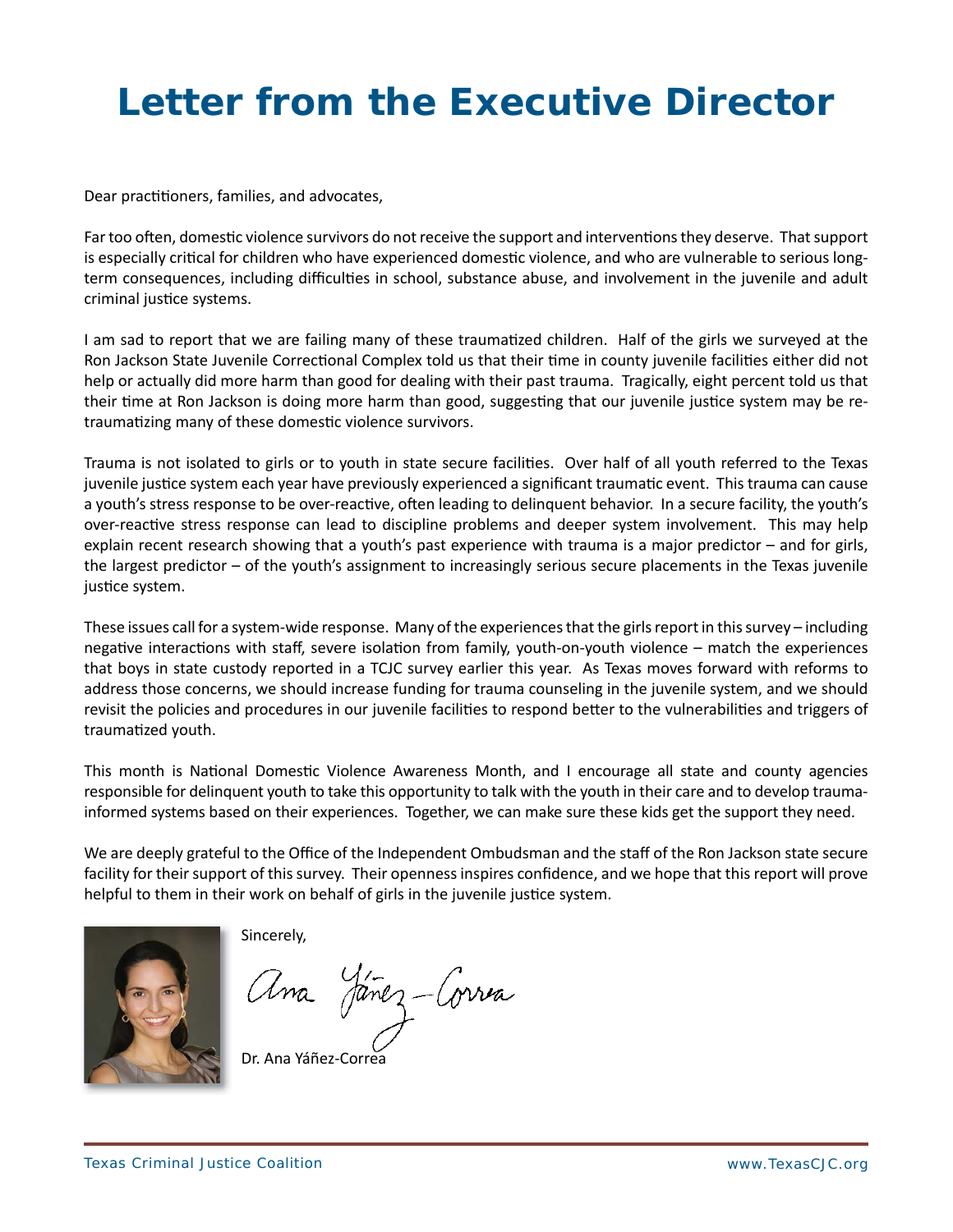# **TABLE OF CONTENTS**

| Key Findings and Recommendations 3                 |
|----------------------------------------------------|
| Trauma, Mental Health, and Hope: Survey Responses5 |
| Trauma, Mental Health, and Hope: Recommendations 7 |
|                                                    |
|                                                    |
|                                                    |
|                                                    |
|                                                    |
|                                                    |
|                                                    |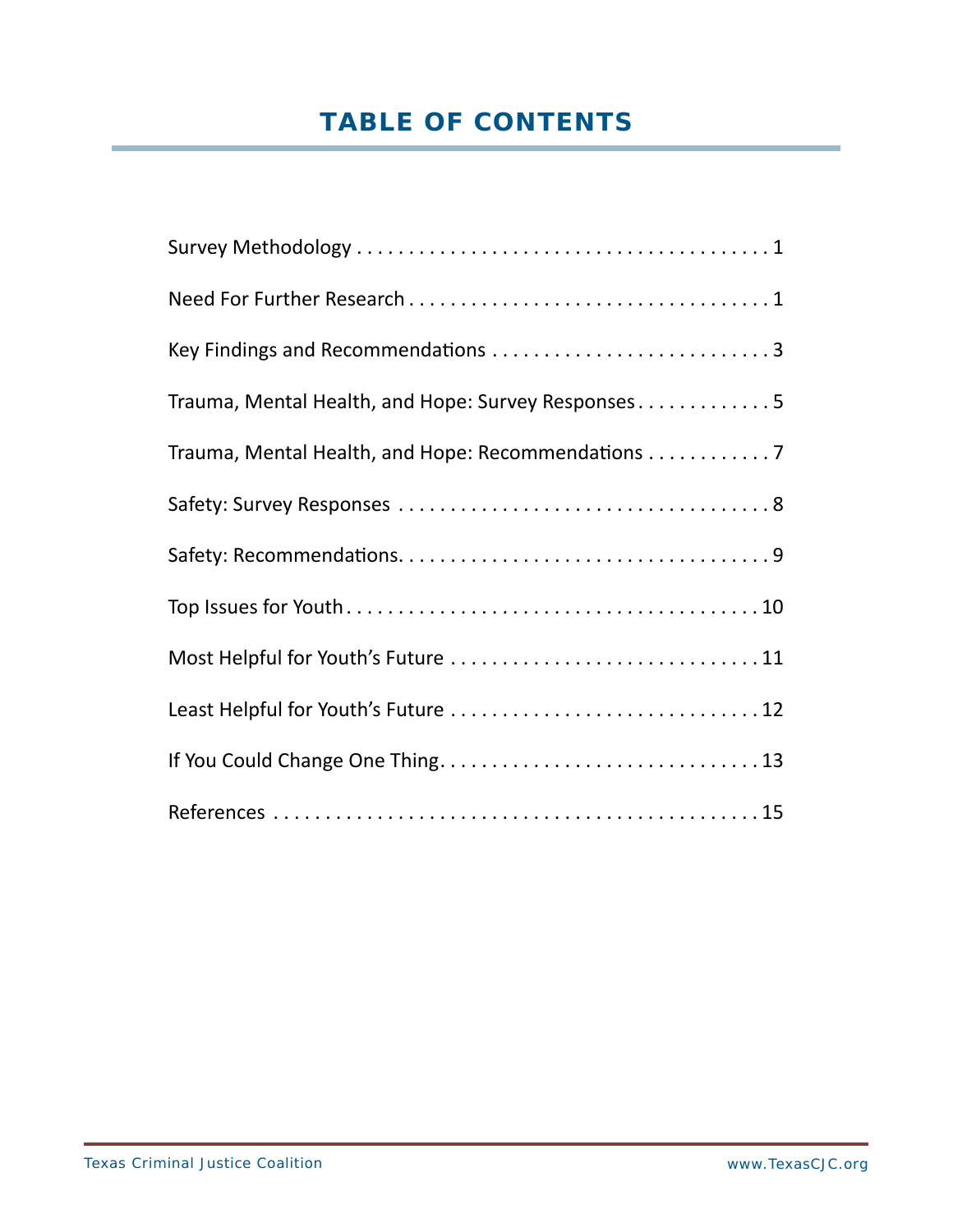# **SURVEY METHODOLOGY**

This survey was conducted to provide context for ongoing policy discussions regarding juvenile justice reform.

The survey was conducted on July 17, 2012, at the Ron Jackson State Juvenile Correctional Complex in Brownwood, Texas. Approximately 100 girls were housed at the Ron Jackson facility on the day of the survey. All youth at the facility, except the dozen girls in the facility's security unit, were invited by facility staff to participate in the survey, and they were told the survey was voluntary, anonymous, and independent from the Texas Juvenile Justice Department (TJJD). 50 youth chose to participate in the survey.

The interviews were conducted one-on-one. Youth were surveyed about their experiences in state secure facilities, as well as their previous experiences in county secure facilities. The issues of safety and programming were assessed using both open-ended and closed-ended questions, including scaled and ordinal questions.

Each survey question is reprinted with the response graphs beginning on page 5. If a youth was asked to choose a response from an options list, those options are listed in the parentheses following the question.

## **NEED FOR FURTHER RESEARCH**

To more fully understand the experience of youth in Texas, surveys should be conducted throughout the juvenile justice system. In particular, there is a pressing need to survey the youth with serious mental illness at the Corsicana facility and the youth in the custody of county facilities across the state.

Additionally, surveys of staff at both state and county facilities will be essential as TJJD moves forward with its reforms. Our informal conversations with staff for this report provided important insight on the issues facing the juvenile justice system.

Finally, as this survey shows, family involvement is a critical component of successful reform. To better understand the obstacles to greater family involvement in the lives of their loved ones, surveys of families with system-involved members should be conducted throughout the state.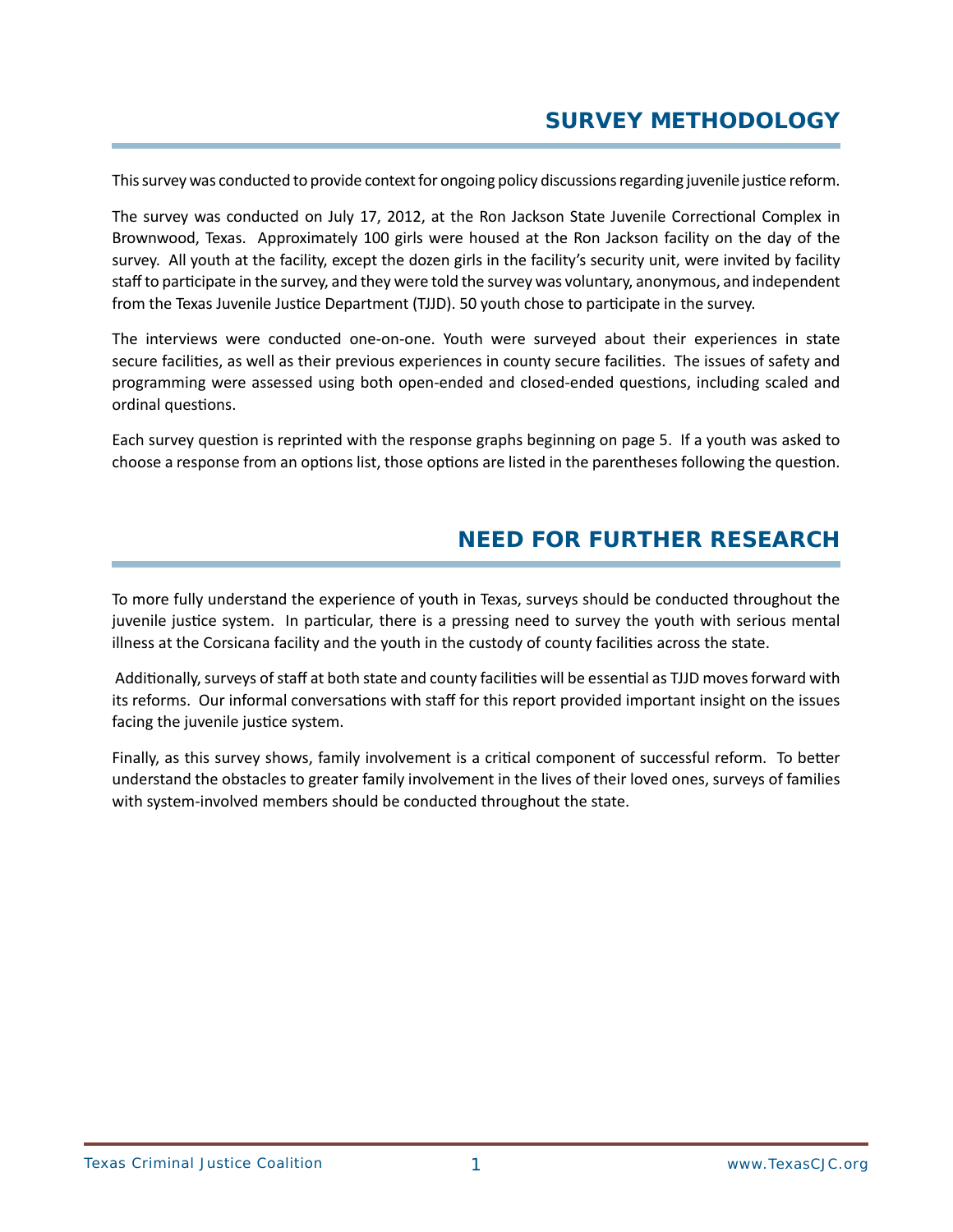# **KEY FINDINGS AND RECOMMENDATIONS**

#### **Girls in the Texas juvenile justice system do not receive sufficient help to deal with past trauma in their lives.**

Forty-six percent of the surveyed girls report that the staff, programs, and treatment in county juvenile facilities did not help them deal with past trauma in their lives; an additional four percent said their time in the county facilities actually did more harm than good in dealing with past trauma. Thirty percent report that their time in the state secure facility has not been helpful in dealing with past trauma; an additional eight percent said the state facility has done more harm than good.

**RECOMMENDATION: Support the eff ecƟ ve implementaƟ on of trauma-informed programs at both county and state juvenile faciliƟ es to support rehabilitaƟ on and avoid re-traumaƟ zing youth. Review and revise all policies and procedures to respond beƩ er to the vulnerabiliƟ es and triggers of traumaƟ zed youth.**

#### ▶ Negative interactions with staff are the least helpful part of the juvenile justice system; they are also the **number one thing girls want changed in the juvenile justice system.**

The surveyed girls report that inconsistent discipline and insulting comments from staff are the biggest barrier to their rehabilitation and future success. The girls also recommend changes to release procedures to reduce the long lengths of stay in the secure facility.

**RECOMMENDATION:** Expand staff training programs to build positive, respectful relationships between youth and staff. Bexar County's Seclusion and Restraint Reduction Initiative provides staff with tools to foster better interactions with youth, which has successfully reduced both staff-on-youth and youth-on-youth violence in its secure facilities.

#### ▶ Therapeutic programs are the most helpful part of the juvenile justice system in preparing girls for their future.

The surveyed girls specifically identify Aggression Replacement Training, the PAWS canine program, substance abuse counseling, and behavior group counseling as the most helpful programs to their rehabilitation. Girls identify education as the second most helpful part of the juvenile justice system.

**RECOMMENDATION:** Increase funding for coordination of local therapeutic resources and juvenile justice **programs at the state and county level.**

#### **Girls in the Ron Jackson state secure facility are extremely isolated from their families.**

Eighty-four percent of the surveyed girls report that family has visited them only a few times or never at the Ron Jackson facility. By contrast, 72 percent report that family visited them once a week or more often while they were in county facilities.

**RECOMMENDATION:** Increase the *time that youth are allowed to talk to family each week by phone, and* increase family participation in case plan meetings. Divert more youth away from remote state secure facilities.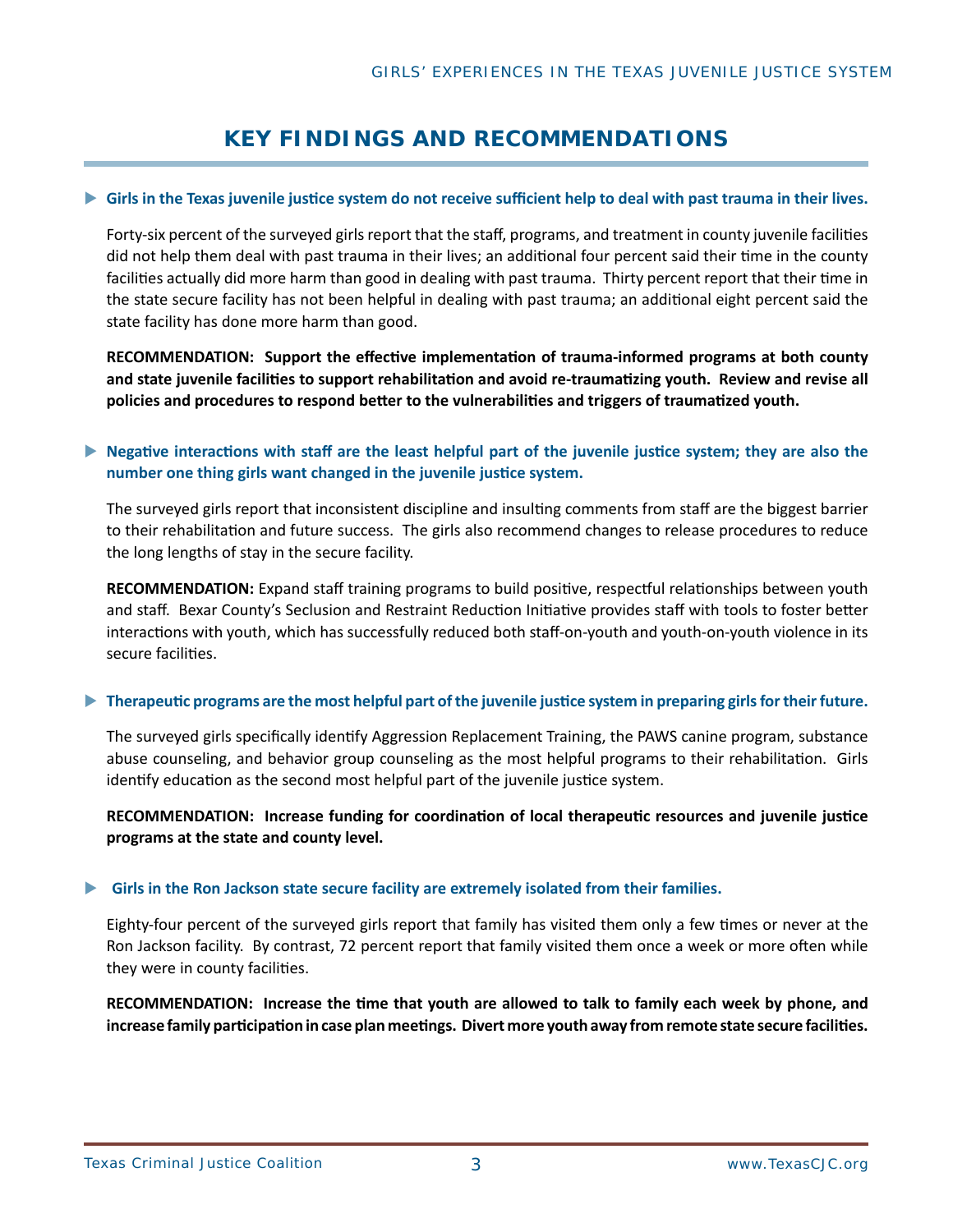#### **Many girls do not feel safe in the Ron Jackson state secure facility.**

Twenty percent of the surveyed girls report feeling unsafe or very unsafe in the state secure facility; only 40 percent of the girls report feeling very or kind of safe in the state secure facility, with the remaining 40 percent reporting feeling 'ok.' The girls identify youth-on-youth violence as their number one concern. The girls report that gangs have no power at the state facility, and youth-on-youth fights are not more common at that state facility than at the county facilities.

These survey responses suggest the issue of safety at the Ron Jackson facility is multi-faceted, and creating a safer facility will require improvements on a wide range of environmental factors.

**RECOMMENDATION: Expand staff training programs to build posiƟ ve, respecƞ ul relaƟ onships between youth**  and staff. Because youths' anxiety about reentry can negatively impact safety within a facility, implement aftercare policies that require the development of reentry plans as early as possible after a youth begins **placement in a secure state or county facility. Review and revise seclusion and restraint policies to incorporate best pracƟ ces for traumaƟ zed youth. Increase family parƟ cipaƟ on in case plan meeƟ ngs. Increase funding**  support for local programs that keep youth in their home counties.

#### $\blacktriangleright$  The Texas juvenile justice system faces system-wide challenges and opportunities.

The girls at the Ron Jackson facility report many of the same issues as those reported by the boys at the Giddings state secure facility earlier this year,<sup>1</sup> suggesting these are systemic problems. Findings from both surveys include the following:

- $\blacksquare$  Negative staff interactions are the least helpful part of the juvenile justice system and the issue most in need of change system-wide.
- Youth in state secure facilities are severely isolated from family, but family visits were very frequent when the youth were in county facilities.
- Youth-on-youth violence is the top issue of importance for youth in state secure facilities system-wide.
- Youth value education and therapeutic programs as the most helpful part of the juvenile justice system. Youth in the Texas juvenile justice system are motivated to succeed when given the opportunity.

#### **RECOMMENDATION: Increase funding support for local programs that keep youth in their home counties.**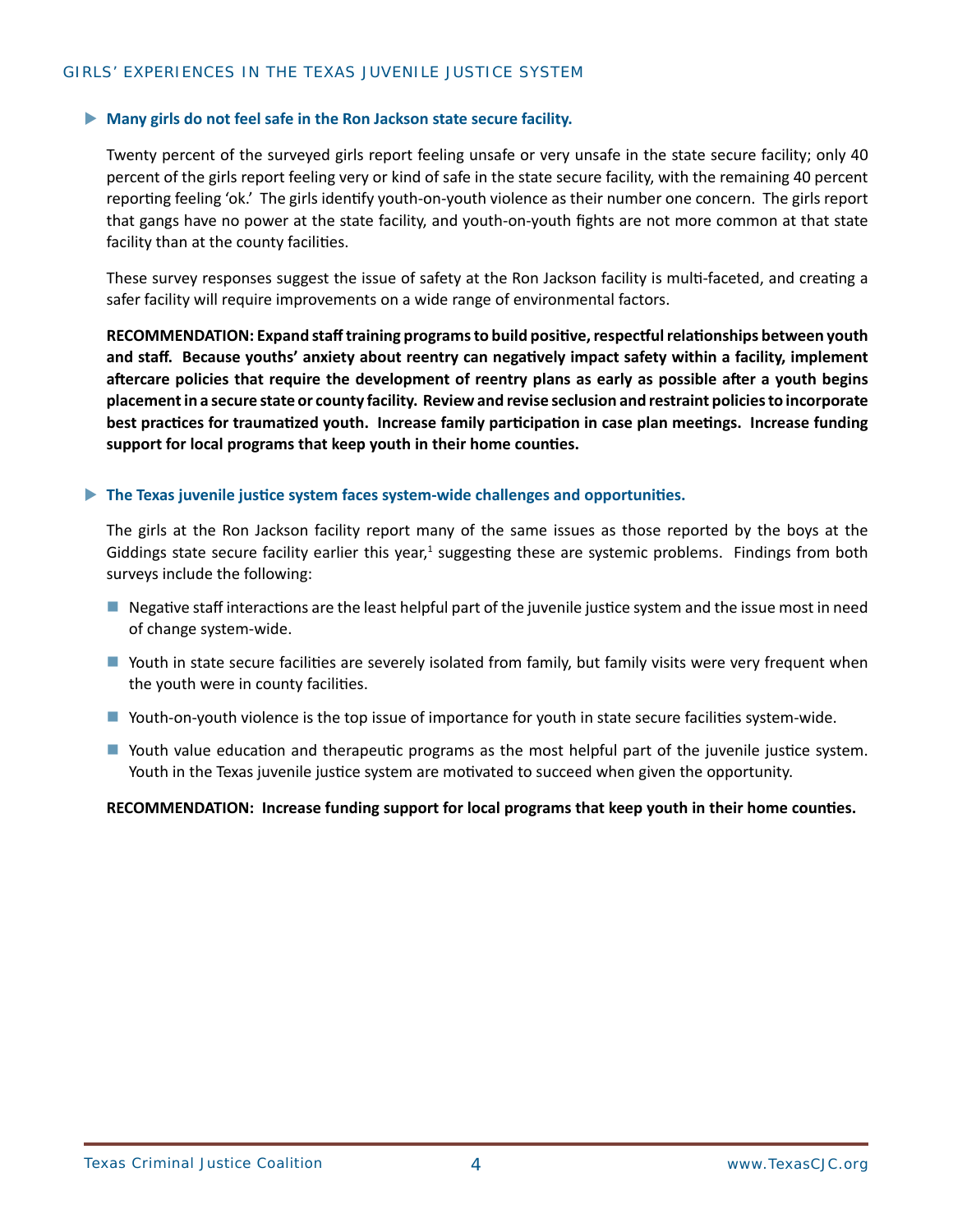## **TRAUMA , MENTAL HEALTH, AND HOPE: SURVEY RESPONSES**



#### **(\*Twelve girls in security seclusion were not allowed to participate in the survey)**

#### How many times were you confined to your room as **than 24 hours at those facilities? punishment for more than 24 hours at those faciliƟ es?**





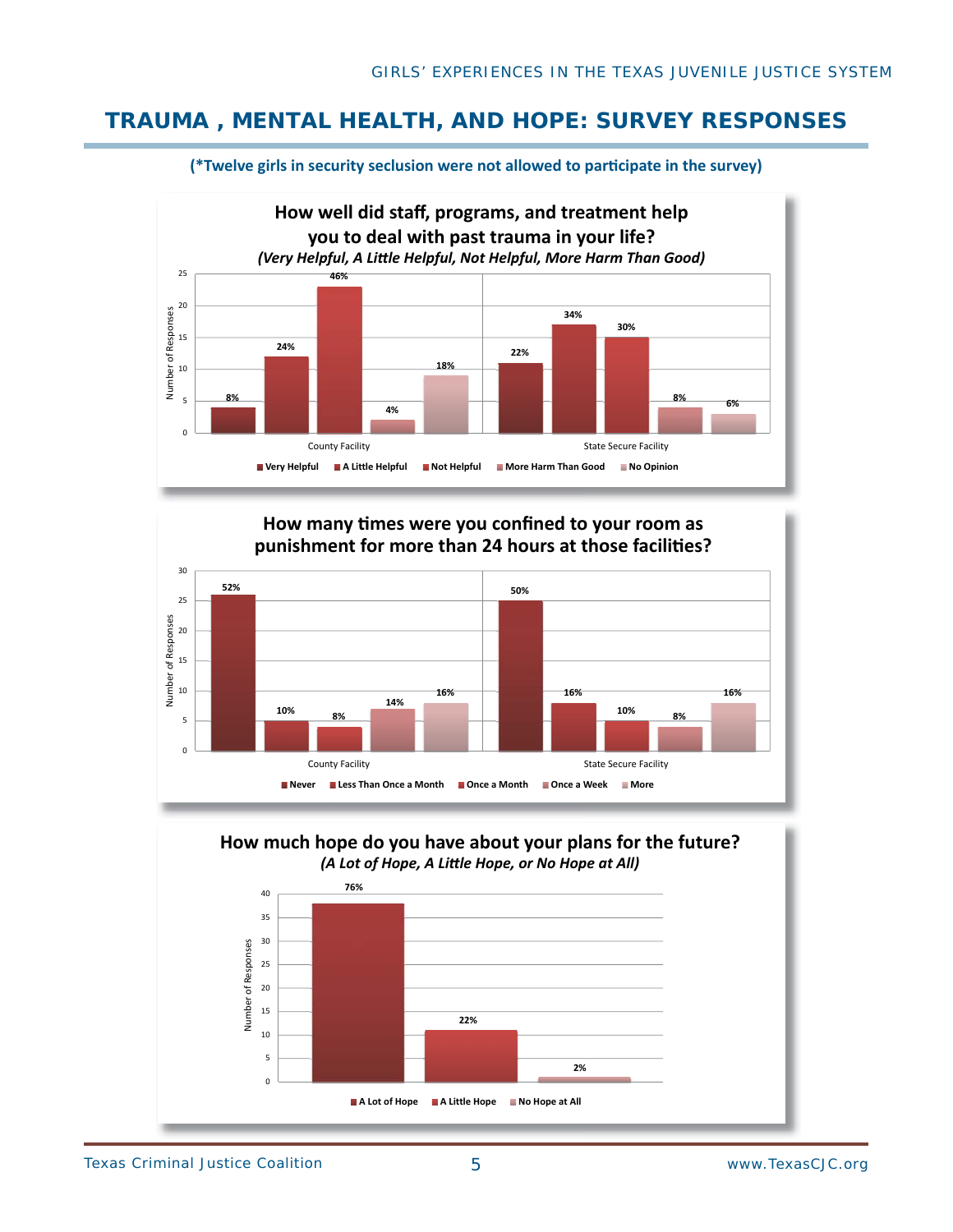





Texas Criminal Justice Coalition 6 b 6 6 www.TexasCJC.org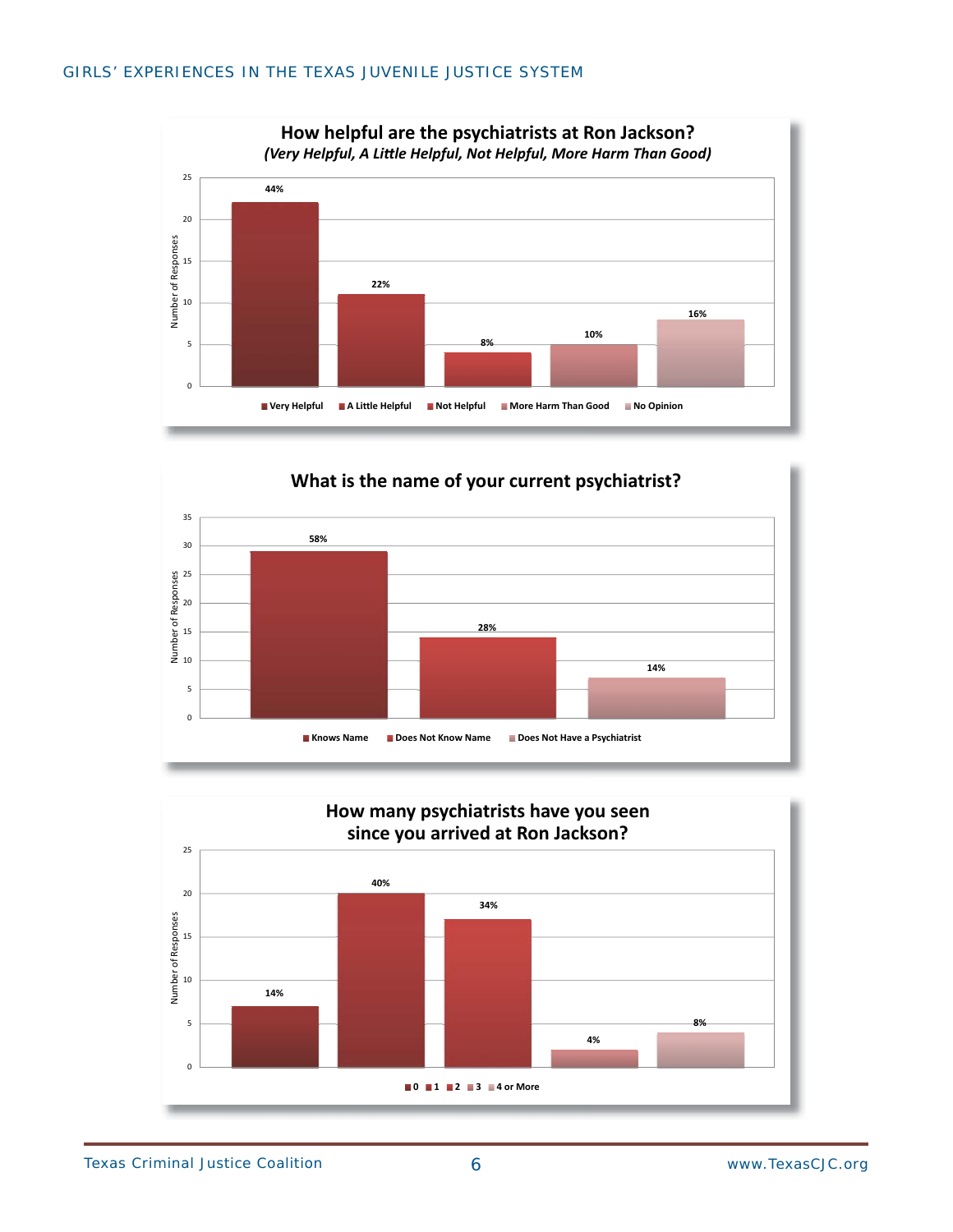# **TRAUMA, MENTAL HEALTH, AND HOPE: RECOMMENDATIONS**

#### **"Counselors, staff , the legal system – they can't understand where we're coming from and what we need. They're always trying to judge us for our trauma." –** *Ron Jackson youth*

Recent research in Texas has confirmed the observations of practitioners and advocates that a youth's past experience with trauma is a major predictor – and for girls, the largest predictor – of the youth's assignment to increasingly serious secure placements.<sup>1</sup> Traumatic events, including violence, neglect, abuse, threats, humiliation, and deprivation, can cause a youth's stress response to be over-reactive,<sup>2</sup> often leading to delinquent behavior. For traumatized youth in secure facilities, their over-reactive stress response can lead to discipline problems and deeper system involvement.

The girls' responses in this survey reveal an enormous need for system-wide improvements in both policies and procedures in Texas. Half of the girls report that their time in county juvenile facilities either did not help or did more harm than good in supporting them to process past trauma. Overall, the girls report that their time in the Ron Jackson state secure facility has been more helpful than their time in the county facilities, suggesting the trauma counseling available to girls at Ron Jackson is an effective intervention for traumatized youth.

RECOMMENDATION 1: Support the full implementation of trauma-informed programs at both county and **state juvenile facilities to support rehabilitation and avoid re-traumatizing youth.<sup>3</sup> In addition to implementing** trauma counseling, stakeholders should review and revise all policies and procedures to respond better to the **vulnerabiliƟ es and triggers of traumaƟ zed youth.**

#### **"I'm not seeing my counselor oŌ en enough to do any good." –** *Ron Jackson youth*

In Texas, a third of youth under probation supervision have a confirmed mental illness, and over half have previously experienced a significant traumatic event.<sup>4</sup> But Texas spends less on mental health services per person than any other state,<sup>5</sup> and county juvenile probation chiefs rank mental health services as the highest need for increased funding at their departments.<sup>6</sup> As a result, less than one quarter of youth on probation with a confirmed mental illness receive mental health treatment.<sup>7</sup> Many of the girls at Ron Jackson report insufficient support from mental health professionals.

**RECOMMENDATION 2: Increase funding for coordination of local mental health resources and juvenile justice programs at the state and county level.**

#### 

#### **"It messes with people's mental health to be secluded. There should be more Ɵ me outside. Seclusion can last a long Ɵ me even for peƩ y things." –** *Ron Jackson youth*

Twelve girls were in security seclusion on the day of the survey, and they were not allowed by staff to participate in the survey. As a result, the rates of seclusion in this report – with a quarter of the surveyed girls reporting spending 24 hours in isolation at least once per week – probably understates the use of seclusion significantly.

Use of seclusion is especially problematic for traumatized youth and youth with mental health issues.<sup>8</sup> Despite these damaging effects, seclusion of youth is common in Texas juvenile facilities at both the county and state level. Each year, thousands of youth in Texas spend more than 24 hours in solitary confinement.<sup>9</sup>

**RECOMMENDATION 3: Reduce state and county facilities' reliance on seclusions and restraints. Review and revise state and county seclusion and restraint policies to incorporate best pracƟ ces for traumaƟ zed youth.**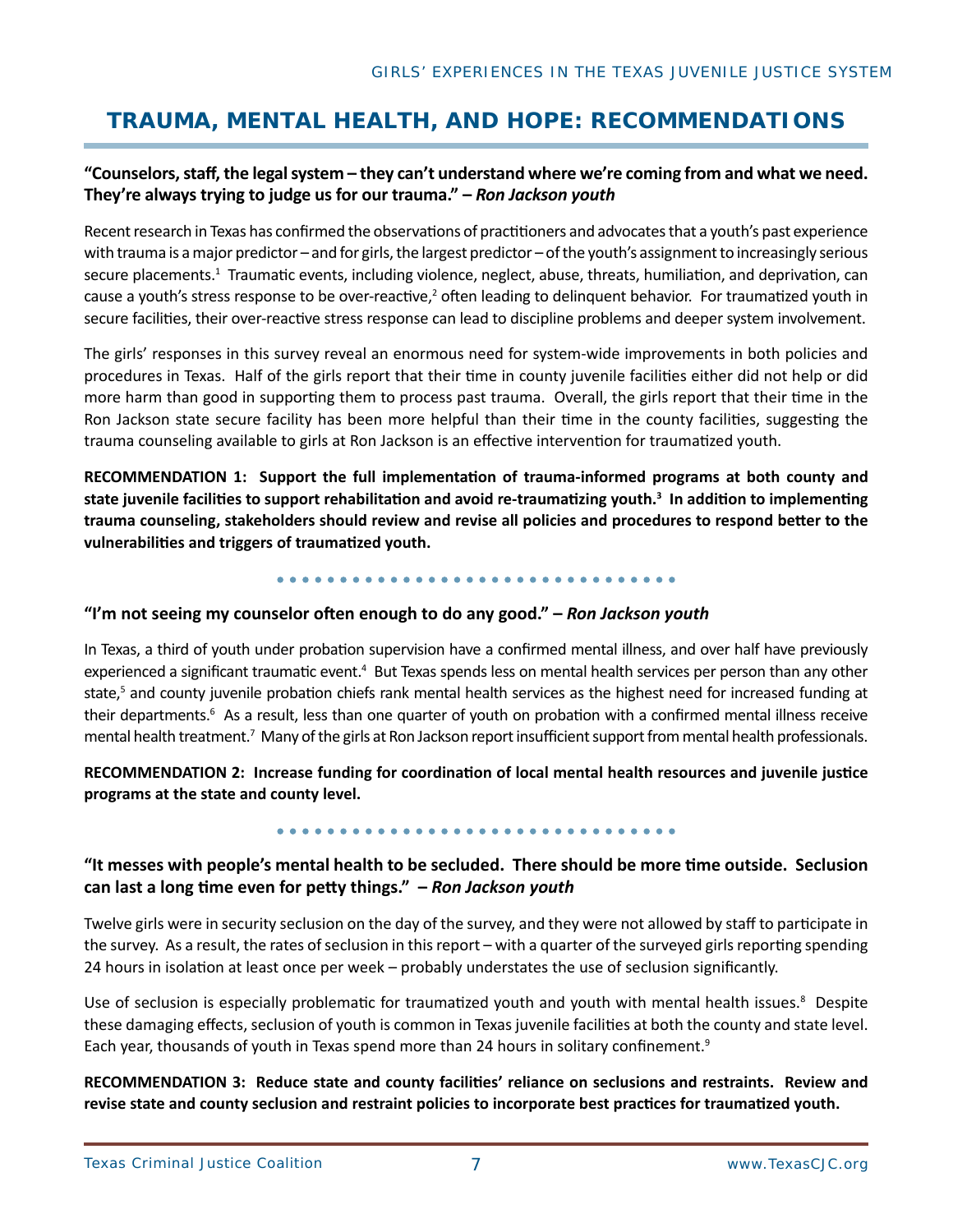## **SAFETY: SURVEY RESPONSES**



**58% 12% 24% 28% 18% 40% 0% 10% 0% 10%**  $\overline{0}$ 5 10 15 20 25 30 35 County Facility **State Secure Facility** State Secure Facility Number of Responses **How safe did you feel at those facilities? How safe did you feel at those faciliƟ es? (Very Safe, Kind of Safe, OK, Not Safe, Very Unsafe)** *(Very Safe, Kind of Safe, OK, Not Safe, Very Unsafe)* **Very Safe Kind of Safe OK Not Safe Very Unsafe**

#### **How often did a family member visit you at the facility? (More than Once a Week, Once a Week, A Few Times, or Never)** *Once or Twice a Month, A Few Times, or Never)*

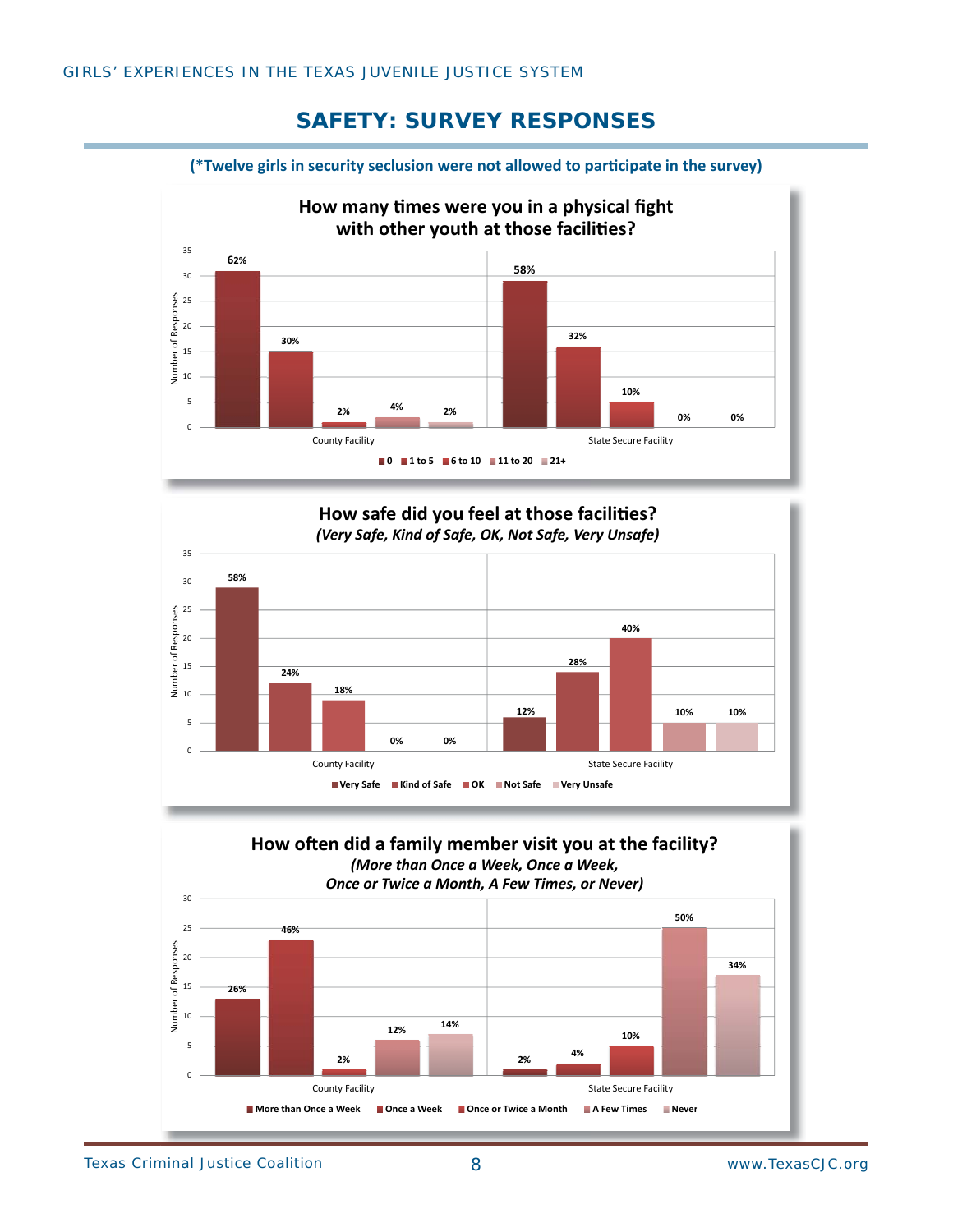# **SAFETY: RECOMMENDATIONS**

"We had 10 fights last Friday. We tell staff what's going to happen, but they don't do anything to prevent **it. Then they have to restrain us, and they do it dirty, not following PRT [Primary Restraint Technique].**  They encourage kids to fight, and they tell groups of girls about fights." – *Ron Jackson youth* 

**"Staff need to be more fair. They treat people diff erently. They all use the rules diff erently." –** *Ron Jackson youth*

#### **"I would change the way staff interact with us. They disrespect us. We've had staff fi red for bringing in stuff that's not allowed." –** *Ron Jackson youth*

The girls at the Ron Jackson facility – like the boys at the Giddings state secure facility<sup>10</sup> – vividly describe the damaging effects of negative staff interactions on both safety and therapeutic programming. The girls, like the boys, report that negative staff interactions are the least helpful part of the juvenile justice system and the issue most in need of change. The prevalence of these responses across campuses suggests a need for system-wide improvement in youth-staff relationships.

**RECOMMENDATION 1: Expand staff training programs to build posiƟ ve, respecƞ ul relaƟ onships between youth**  and staff. Bexar County's Seclusion and Restraint Reduction Initiative provides staff with tools to foster better **interacƟ ons with youth, which has successfully reduced both staff -on-youth and youth-on-youth violence in its**  secure facilities.

#### **"More contact with my family gets me moƟ vated to get out sooner." –** *Ron Jackson youth*

The girls in the Ron Jackson state secure facility are extremely isolated from their families. Eighty-four percent report receiving family visits only a few times or never at Ron Jackson, even though 72 percent received family visits once a week or more often when they were at county facilities. The girls say the remote location of the Ron Jackson facility caused the steep drop off in family visits. The girls report that low family involvement at Ron Jackson is negatively impacting treatment programs, safety, education, and reentry, in line with research on the issue.<sup>11</sup>

**RECOMMENDATION 2: Increase the Ɵ me youth are allowed to talk to family each week by phone, and increase family parƟ cipaƟ on in case plan meeƟ ngs. Divert more youth away from remote state secure faciliƟ es.**

#### **"Mostly they prepare you for being here, not for when you get released." –** *Ron Jackson youth*

Release from placement is a vulnerable time for youth, when they suddenly find themselves facing the same education, family, and peer challenges that contributed to their original offense. The girls at Ron Jackson ranked reentry resources as the second most important issue facing them, behind only youth-on-youth violence. These girls, like all youth in secure facilities, become anxious about their return home long before they are released. As a result, policies that initiate reentry planning as soon as a youth enters a facility will not only improve outcomes after release, but also improve safety and programming within the facility.

#### RECOMMENDATION 3: Implement aftercare policies that require the development of reentry plans as early as possible after a youth begins placement in a secure state or county facility.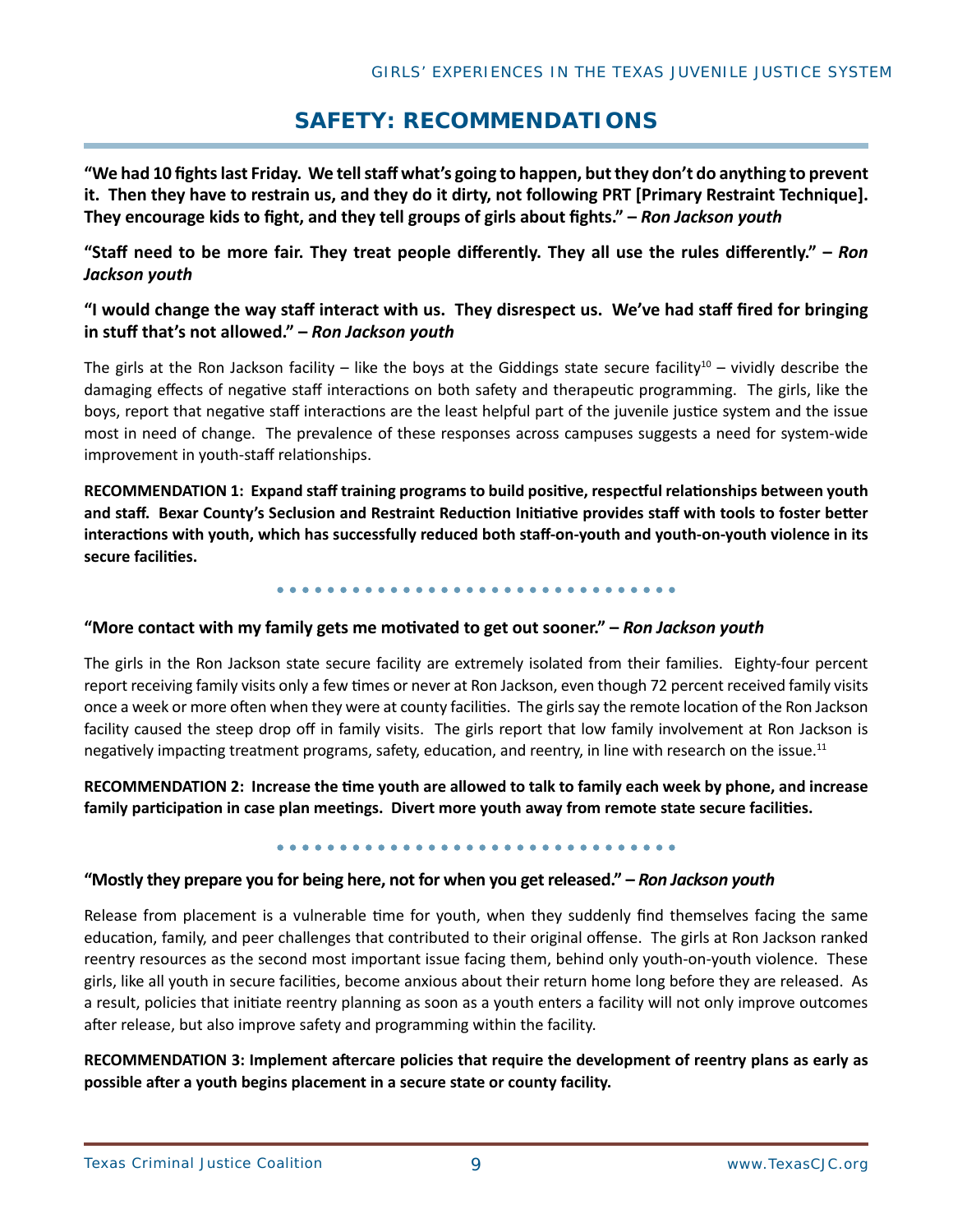# **TOP ISSUES FOR YOUTH**

#### (\*Twelve girls in security seclusion were not allowed to participate in the survey)

**From the following list of issues, which three are the most important to you?** *(Not enough money for prevention programs; Too much Ɵ me in lockup before adjudicaƟ on; Too much Ɵ me in seclusion while in lockup; Restraints (physical/personal or mechanical) used too often in lock up; Staff doesn't follow suicide prevention policies; Not enough treatment resources for mental health issues; Too much youth-on-youth violence in lockup; Too much staff -on-youth violence in lockup; RehabilitaƟ on programs don't work; Too diffi cult for families to be involved; Not enough resources to help reenter community after release from lockup; Juvenile justice system is racially biased; Not enough help to deal with past trauma in my life)*



#### **Representative quotes from youth interviews:**

*"We're always fi ghƟ ng each other, some staff encourage you to fi ght by telling other girls stuff ." "A lot of current misbehavior stems from past trauma, and only some girls get treatment for it." "I want my mom and family to be involved. I barely get to talk to her. She's got a car that won't make it." "For reentry, they give you a plan, but they don't give you a plan. They tell you to take care of it yourself." "I've had a lot of things happen in my life and there is not enough help in here for that trauma."*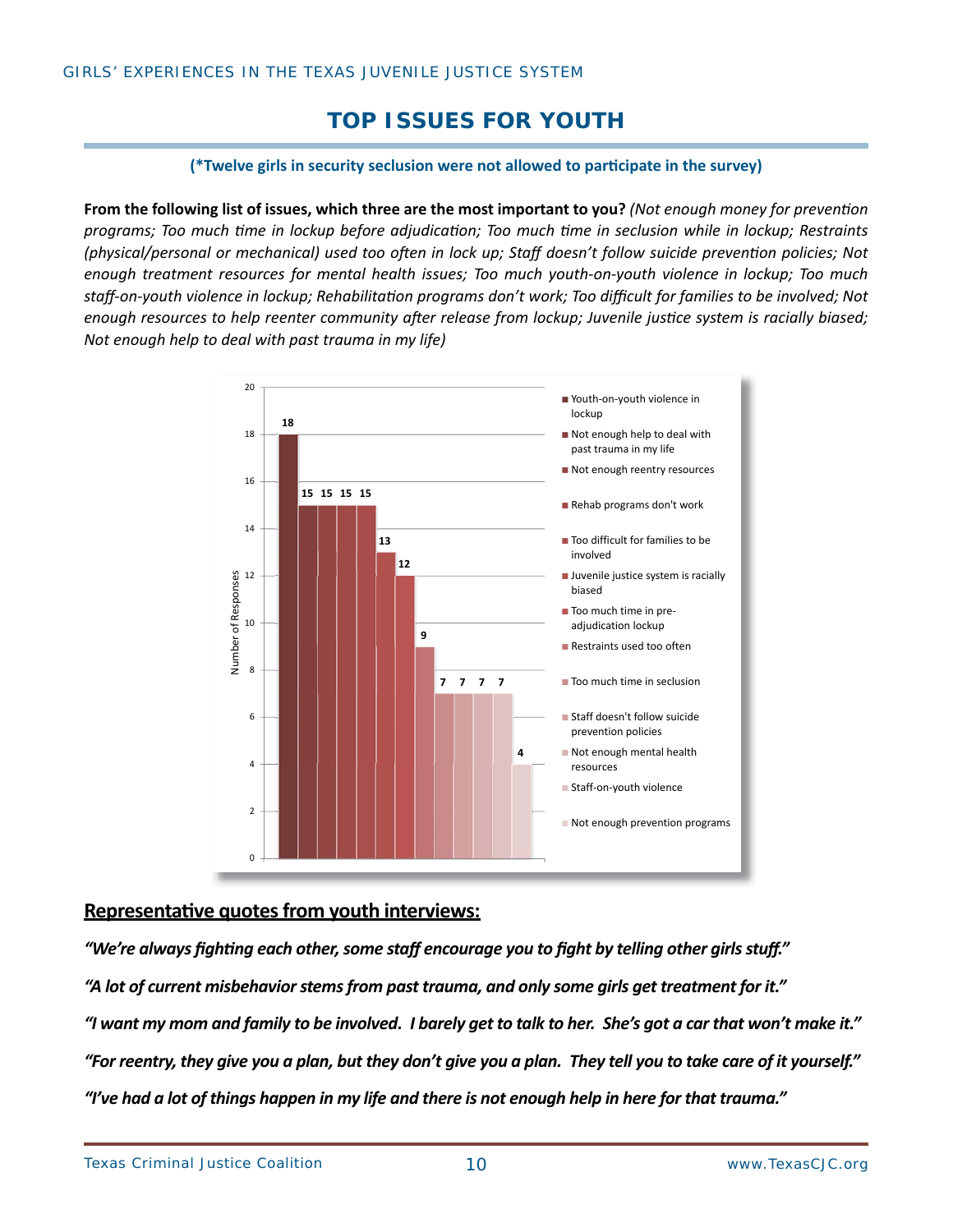# **MOST HELPFUL FOR YOUTH'S FUTURE**

(\*Twelve girls in security seclusion were not allowed to participate in the survey)

**What has been the most helpful to prepare you for your future after you leave the juvenile justice system?** 



#### **Representative quotes from youth interviews:**

*"Anger management helps me because I was very angry. Now I know how to control it."*

*"The PAWS program teaches responsibility and respect."*

*"I'm close to going home, and I'm almost through the drug program. Now I've realized I need to do this to change my life – I don't want to live a drug life all my life."*

*"I've started geƫ ng my GED. I had problems at school in the free, now I won't have to go back to school."*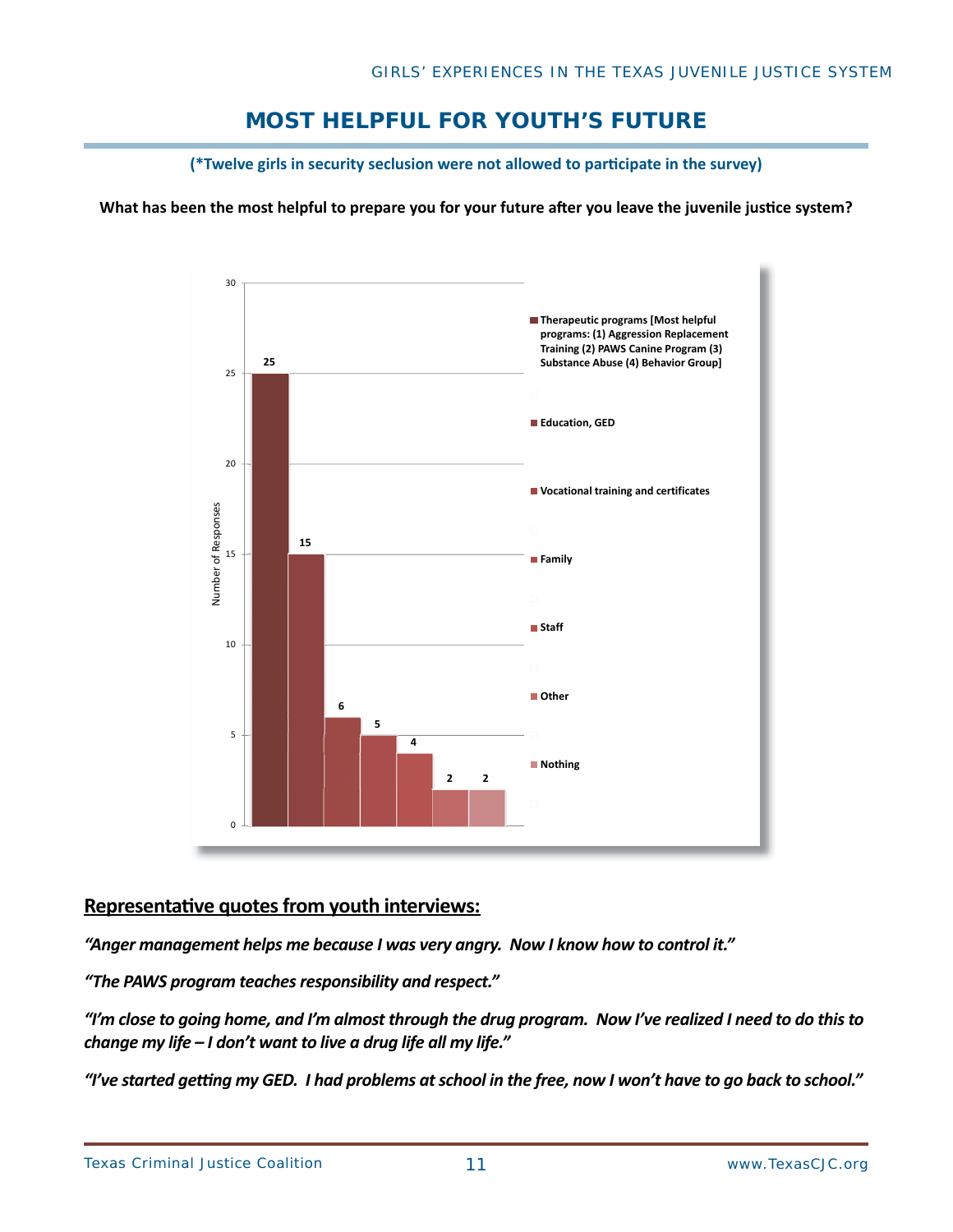# **LEAST HELPFUL FOR YOUTH'S FUTURE**

(\*Twelve girls in security seclusion were not allowed to participate in the survey)

**What has been the least helpful to prepare you for your future after you leave the juvenile justice system?** 



#### **RepresentaƟ ve quotes from youth interviews:**

*"Dealing with the staff – they're disrespecƞ ul, cuss at us, they're unfair and inconsistent, and there's nothing we can do about it."*

*"Some staff talk down to you. They say, 'You're gonna be nothing.'"*

*"The staff get in your face. They have no empathy and misuse security."*

*"The drug program pushes religion on youth. I don't want that."*

*"CoNEXTions – there's nothing really to it. 'Be good, be quiet.' That's not really working any treatment nothing."*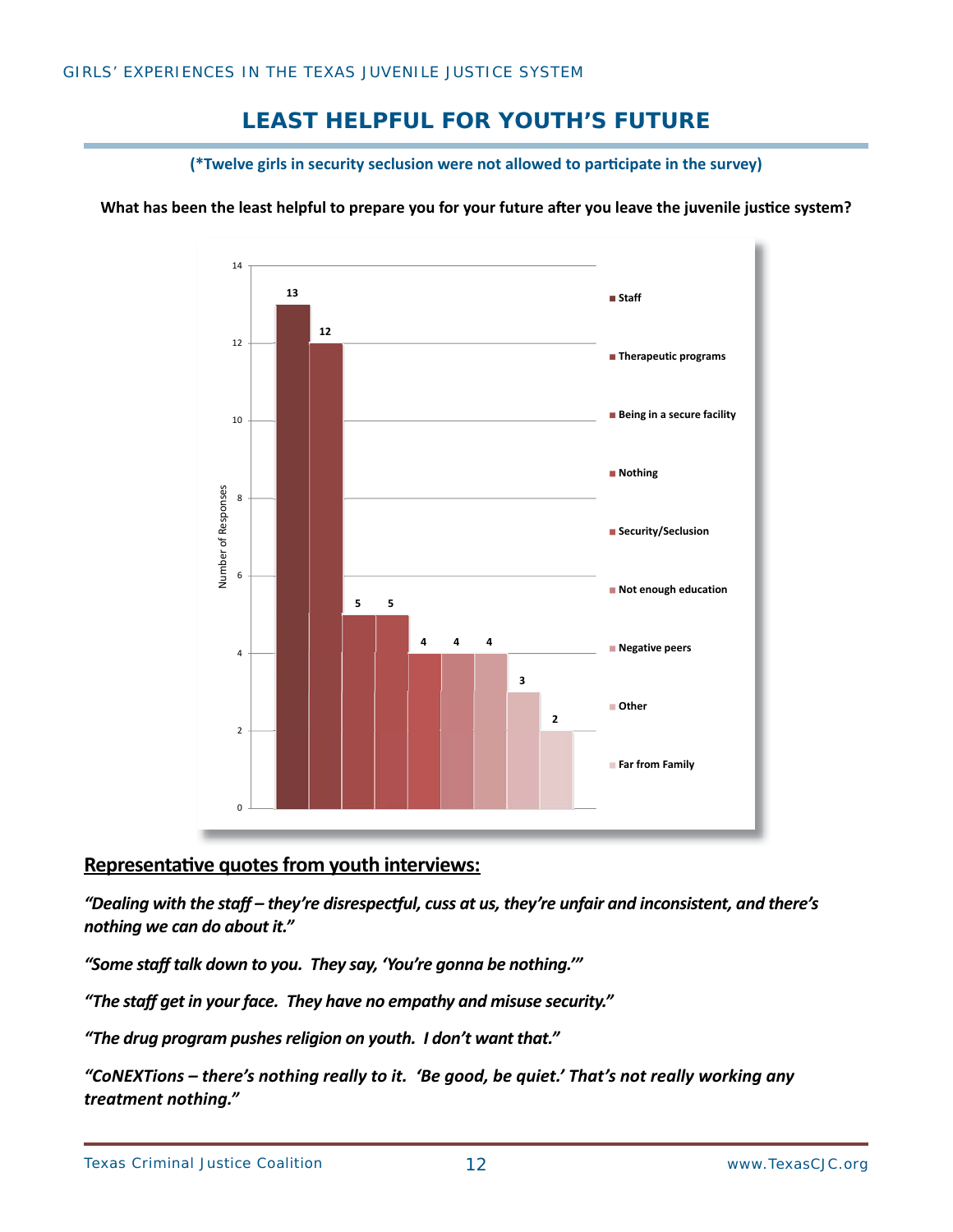# **IF YOU COULD CHANGE ONE THING…**

(\*Twelve girls in security seclusion were not allowed to participate in the survey)

**If you were in charge and had the power to change one thing about the juvenile system, what would you change?**



### **Representative quotes from youth interviews:**

*"Staff let some kids get away with life and death, but others go to security. It's not consistent."*

*"I would change the way staff interact with us. They disrespect us. We've had staff fi red for bringing in stuff that's not allowed."*

*"They should change the review release panel. They should just release at minimum length of stay. I would release everyone except people who have serious offenses."* 

"They need to enforce the rules against disruptive girls."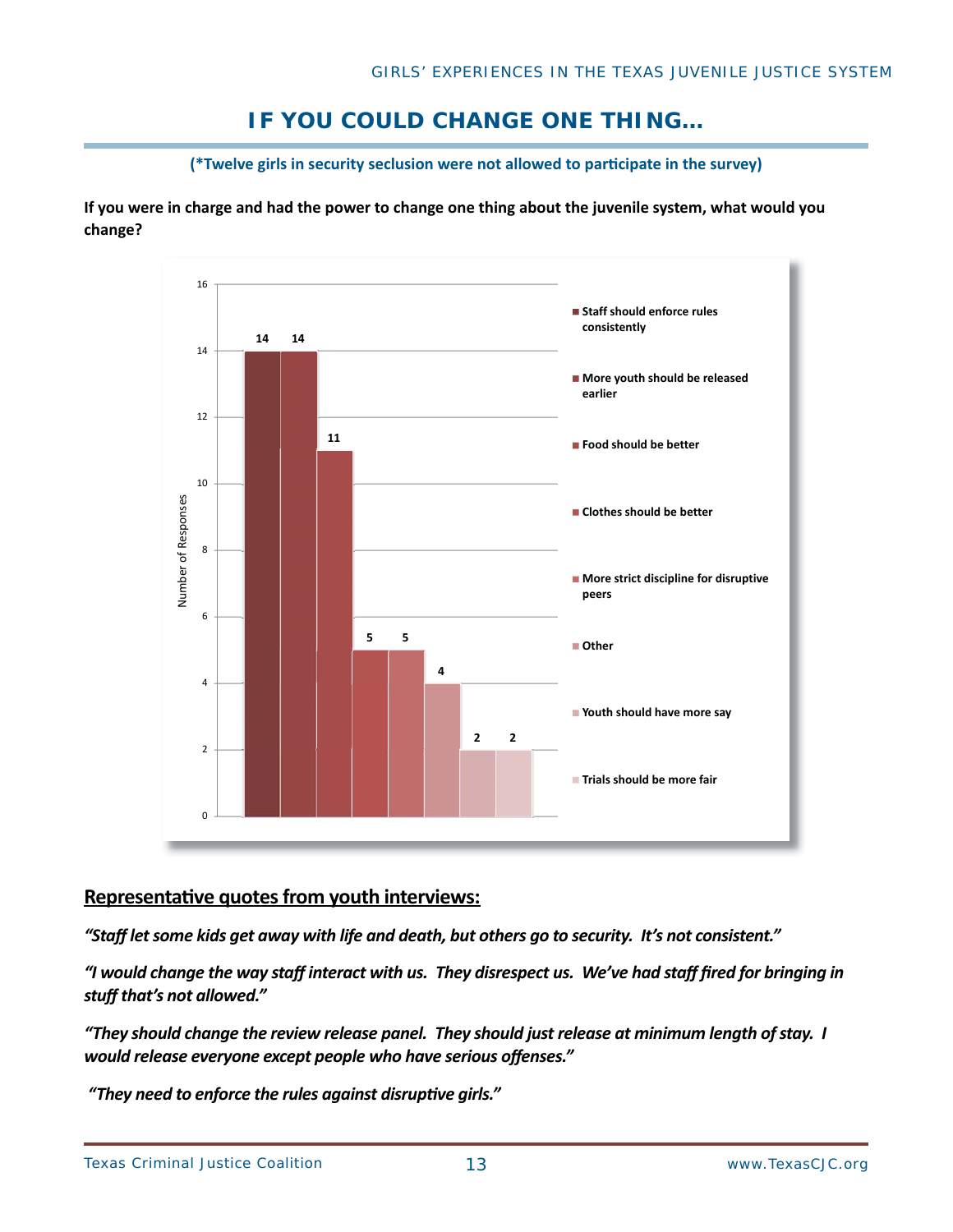# **REFERENCES**

- <sup>1</sup> TCJC "Youth Experiences at Giddings State School: 2012 Survey Findings" (2012). http://txju.st/GIDDINGS
- $^2$  E. Espinosa "An Evaluation of the Influence of Gender and Mental Health Needs on Juvenile Justice System Processing" (2011).
- 3 See, e.g., B. Perry "Examining Child Maltreatment Through a Neurodevelopmental Lens" (2009).
- $4$  The National Center for Trauma-Informed Care and other organizations provide training to facilitate the implementation of trauma-informed care. http://www.samhsa.gov/nctic/training.asp
- <sup>5</sup> TCJC review of calendar year 2011 data provided by TJJD (April 2012).
- <sup>6</sup> National Alliance on Mental Illness "State Mental Health Cuts: The Continuing Crisis" (November 2011).
- $7$  TCJC Survey of County Juvenile Probation Chiefs (August 2012).
- <sup>8</sup> TCJC review of calendar year 2011 data provided by TJJD (April 2012).
- <sup>9</sup> S. Grassian "Psychiatric Effects of Solitary Confinement" (2006).
- $10$  Facility registry data provided by TJJD (January 2012). Additional data provided to TCJC by county juvenile probation departments.
- <sup>11</sup> TCJC "Youth Experiences at Giddings State School: 2012 Survey Findings" (2012). http://txju.st/GIDDINGS
- $12$  See, e.g., Ryan & Yang "Family contact and recidivism: A longitudinal study of adjudicated delinquents in residential care" (2005).